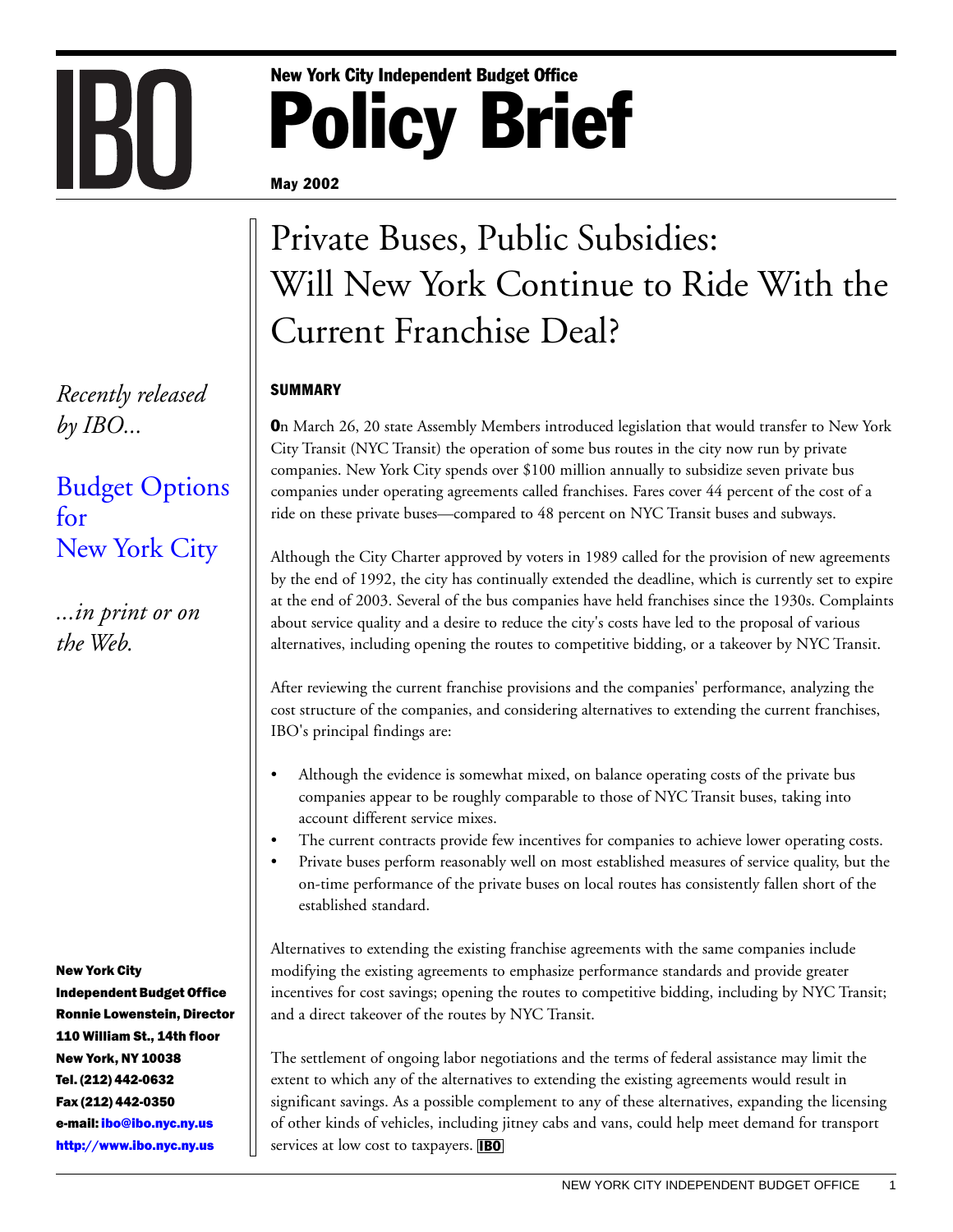#### Introduction

The New York City Department of Transportation (DOT) contracts with seven private bus companies (Green, Triboro, Jamaica, Command, Queens Surface, Liberty, and New York Bus) to provide local and express bus service. The companies operate a total of 82 routes—44 local routes serving Queens, two local routes serving Brooklyn, and 36 express routes connecting Manhattan with Brooklyn, the Bronx, and Queens. In 2000, the franchise companies used their combined fleets of 1,291 buses to carry approximately 111 million passengers. Taken together, the New York City franchise buses form the seventh largest bus system in the United States in terms of ridership.

Most of the private bus companies have had franchise agreements with the city since the 1930s—but it is only since the 1970s that they have been receiving government financial assistance to cover the difference between fares collected and the cost of running the routes. Under the terms of the contracts, the base fares for service are set at the same levels as on NYC Transit buses—\$1.50 for local trips, and \$3.00 for express trips. (The cash fare on local buses is reduced to \$1.00 during off-peak hours and weekends. Riders who pay with MetroCards do not receive the off-peak discount.) In 2001, the operating subsidies totaled \$160 million, with the city providing \$108 million, and the state \$52 million. Although by most measures the performance that the city and riders receive for their money meets or exceeds the standards established by DOT, passenger complaints about timeliness and crowding have persisted.

According to a provision of the City Charter approved by voters in 1989, DOT was to prepare new bus franchise agreements by the end of 1992. Subsequent local laws enacted by the City Council have enabled DOT to extend this deadline with the approval of the city's Franchise and Concession Review Committee. The most recent of these laws, Local Law 52 of 2000, permitted an extension of the current franchises through the end of 2003.

The franchise committee and DOT have stated their desire to modify the existing contracts to allow new transportation providers to enter the market, in the expectation that greater competition would result in better service at lower cost (and Mayor Bloomberg's Executive Budget suggests changes are planned). Under the previous administration, the city was preparing an authorizing resolution that would allow DOT to grant new bus franchises to the existing or a different set of providers, and detail the form that the franchise agreements should take.

The process of awarding new bus franchises is complicated by labor negotiations with the private bus company drivers, whose contracts expired on January 1, 2001. More than a year later, as negotiations between the companies and drivers continue, the main unresolved issue is what would happen to the current drivers and their pensions if existing bus routes were awarded to new companies. While the unions insist on labor protection, DOT has argued that such protection would conflict with the goal of promoting competition.

IBO has prepared this fiscal brief as a guide to the main issues involved in bus service contracting. In keeping with IBO's mandate to provide objective, non-partisan analysis of budgetary issues facing New York City, this report describes alternatives for providing the bus service, but does not advocate any specific arrangement.

#### Public Funding of Private Buses in the City

Buses and streetcars in New York City were originally operated under franchise agreements, but when the city took over the bankrupt subway operations of the Interborough Rapid Transit Company (IRT) and the Brooklyn-Manhattan Transit Corporation (BMT) in 1940 it also inherited these companies' surface transit networks. Between 1948 and 1962 the city controlled all the local bus routes in Brooklyn and Staten Island, while private companies had the Bronx and Manhattan routes. Queens had a combination of public and private service, a situation that persists to this day. In 1962 the city took over virtually all remaining bus service, except for the routes operated by private companies in Queens. During the next decade the private bus companies began offering express bus service to Manhattan.

Eventually the private bus companies in New York City could no longer cover their costs. Rather than have their assets transferred to New York City Transit, it was decided to provide them with government subsidies, equal to the difference between the carriers' allowable expenses and their operating revenue. By calendar year 2000 the operating expenses of the bus companies reached \$271 million. Of this total, \$145 million—54 percent—was covered by subsidies (roughly twothirds city, and one-third state), while fare revenues were \$120 million (the balance was derived from advertising and other sources).

Cash fares on private buses are retained by the companies, while NYC Transit reimburses the companies for trips made using MetroCard.1 The strong economy, free transfers between bus and subway, and the introduction of unlimited ride MetroCards have all contributed to a surge in private bus ridership in recent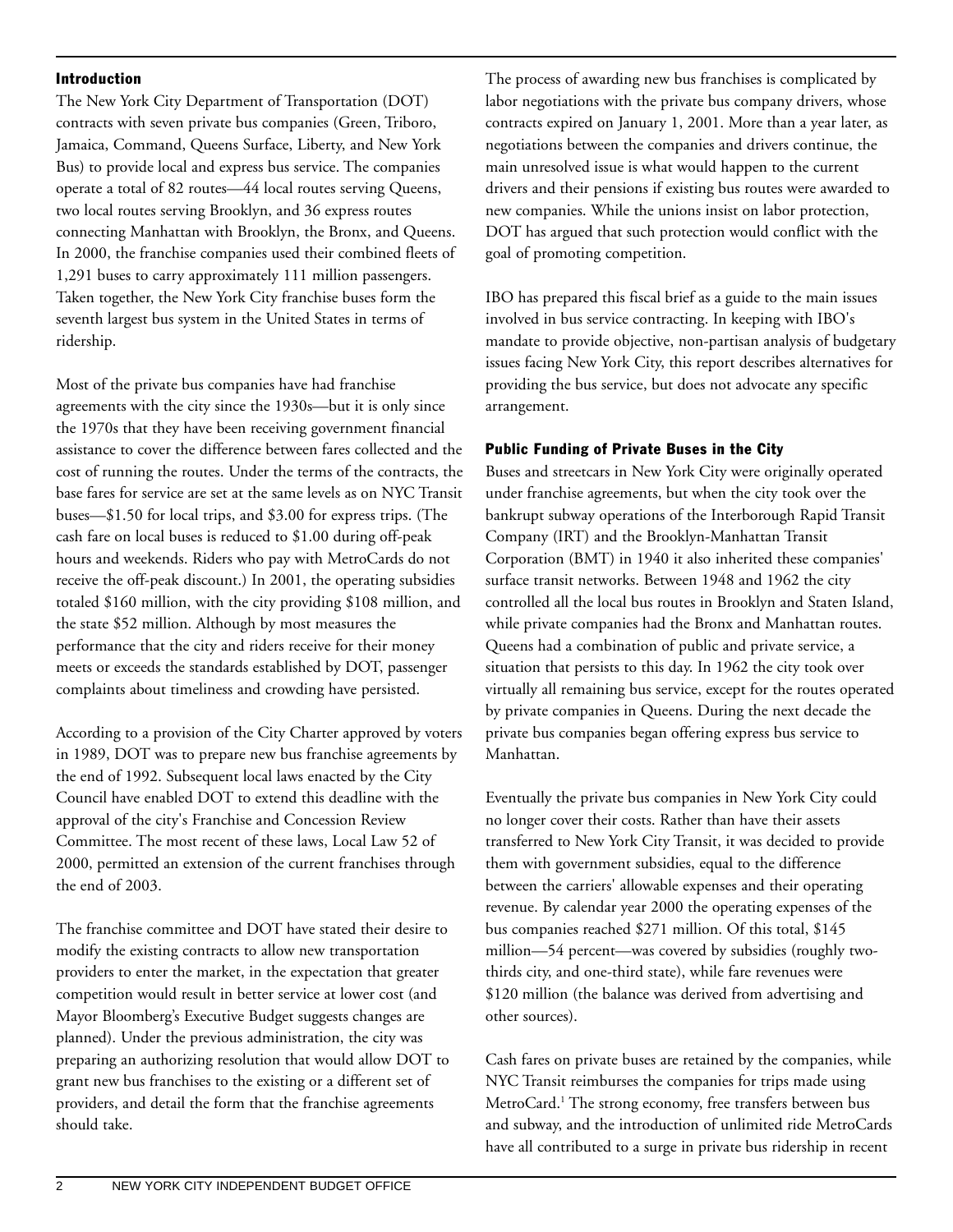years. The companies have added service in response to this additional demand.

The expansion of bus service, combined with inflationary adjustments in the contracts, have increased the required city funding in recent years. From 1999 to 2002 the city's operating subsidy increased 28 percent, from \$86 million to \$110 million. The state guarantees \$52 million in aid each year. While additional state aid is made available as revenues permit, the guarantee generally operates as a cap. City funding fills the gap left after state aid, fares, and miscellaneous revenues such as advertising are factored in.

| <b>City and State Operating Subsidies to</b><br><b>Franchise Bus Companies</b><br>By city fiscal year, in millions of dollars |       |       |       |       |  |  |
|-------------------------------------------------------------------------------------------------------------------------------|-------|-------|-------|-------|--|--|
|                                                                                                                               | 1999  | 2000  | 2001  | 2002  |  |  |
| City                                                                                                                          | \$86  | \$89  | \$108 | \$110 |  |  |
| State                                                                                                                         | \$52  | \$56  | \$52  | \$52  |  |  |
| Total                                                                                                                         | \$138 | \$145 | \$160 | \$162 |  |  |
| <b>SOURCE: IBO</b>                                                                                                            |       |       |       |       |  |  |

#### Public vs. Private Transit: Cost Comparisons

There are many examples in the United States of private companies providing public transit. Transportation consultant Roger F. Teal found that 35 percent of the transit agencies and municipalities that provide public transit in the United States contracted out for some or all of their service.2 Most of this contracting out was for demand-responsive service such as paratransit. However, contracting out also was used in 150 (mostly small) fixed-route transit systems.

There is evidence from outside New York that if the contract is structured appropriately, private operators can provide a satisfactory level of transportation services at a lower cost than public agencies. The principal reason why private providers have lower costs has to do with their labor relations. Not only do private providers often pay a lower basic wage, but because they are generally less constrained by labor agreements, they can make more use of part-time labor and flexible schedules. Private providers may also be able to utilize their vehicles and drivers more fully than public transit agencies, by providing charter services in off-peak hours and on weekends. (Federal regulations prohibit this option for the city's franchise bus operators.) Teal's research found that large transit systems could realize cost savings of between 12 percent and 39 percent by contracting. The savings came primarily through greater flexibility in driver scheduling.

While Teal's study showed significant cost savings from contracting out transit services, a 1998 survey of transit agencies in *Transportation Research Record* found mixed results.3 The authors of the survey argue that "cost efficiency can be achieved in many different ways, depending upon local conditions, and contracting should not be assumed to be to be the most appropriate strategy in every situation."

Data from the Federal Transit Administration (FTA) allow one to compare costs on several different dimensions between NYC Transit and the private operators. The FTA compares the costs of different transit agencies by looking at their operating expense per vehicle revenue mile, vehicle revenue hour, passenger mile, and passenger trip. Vehicle revenue miles refer to the number of miles traveled by a transit agency's vehicles while they are in "revenue service" (that is, when the vehicle is covering its scheduled route and available to the general public). Similarly, vehicle revenue hours refer to the total number of hours that a transit agency's vehicles are in revenue service. Passenger miles are the sum of the distances traveled by individual passengers, and passenger trips are the total number of individual (one-way) trips made on a transit agency's vehicles. Transit agencies report all of these numbers to the FTA on an annual basis.

Based upon the 2000 FTA data, operating expense per vehicle revenue mile was higher for NYC Transit than for all the private companies. NYC Transit's operating expense per vehicle revenue hour was considerably higher than that of New York Bus and Liberty Lines Express, similar to that of Green, Triboro, Jamaica, and Command, and much lower than the cost of Queens Surface. Although the private companies had a lower cost per passenger mile, they registered a higher cost per passenger trip.

In part, the differences in cost are a function of the mix of express and local service that each provider offers. New York Bus Service and Liberty Lines Express specialize in express bus service between the Bronx and Manhattan. The other private companies offer a mix of local and express service. While NYC Transit does have some express routes, primarily between Staten Island and Manhattan, these represent a very small share of the agency's total bus service. Express buses generally have a lower cost per vehicle revenue mile and per vehicle revenue hour than local buses, primarily because higher speeds and fewer stops imply less labor time and fuel consumption to cover a given distance. For the same reason, the cost per passenger mile may also be lower on express buses. On the other hand, the cost per passenger trip should be higher on express buses because the average trip is longer.

Differing labor costs would also help explain different operating costs between the private companies and NYC Transit. Although private bus workers are not municipal employees, their pay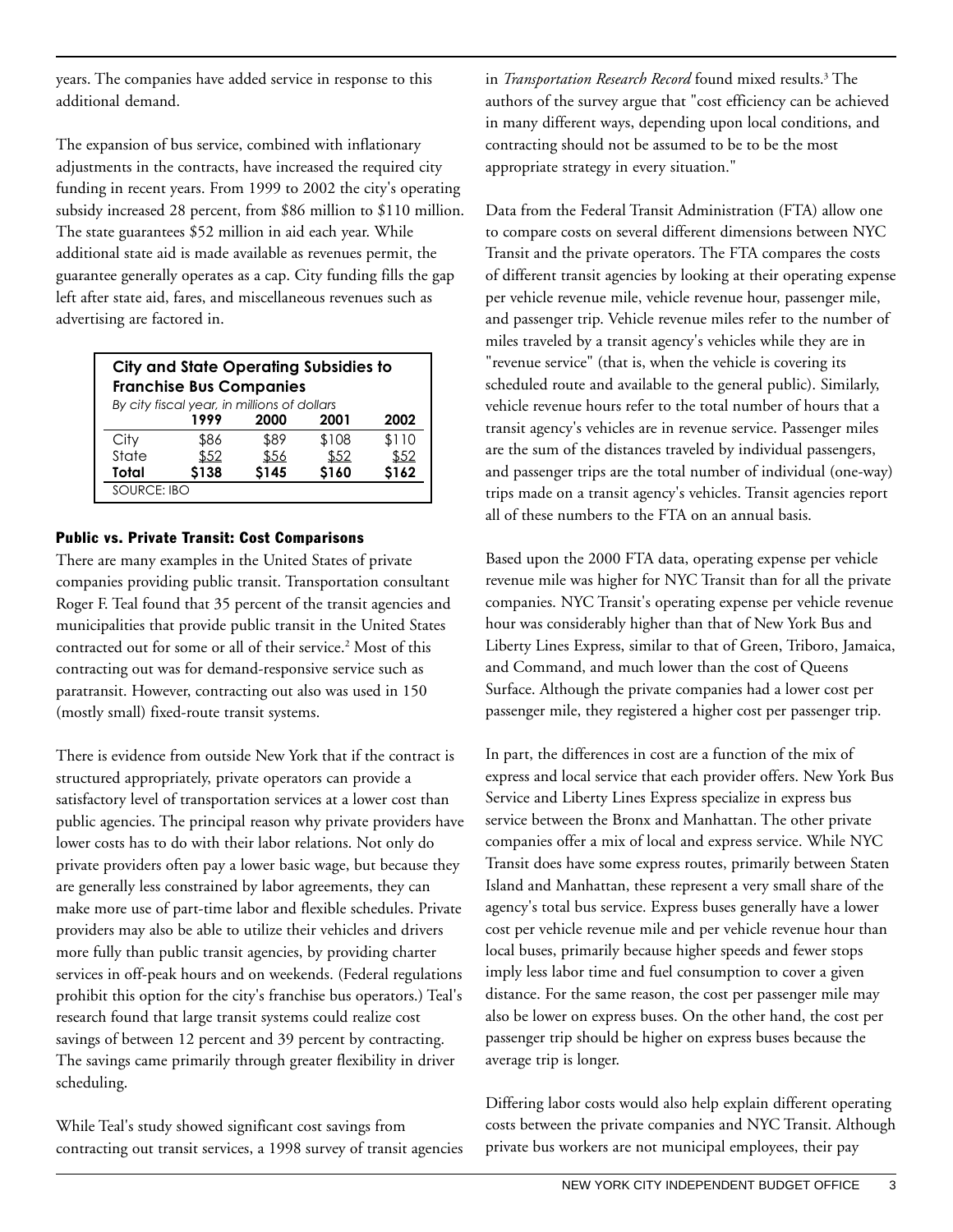| <b>Cost Comparisons Between Private Bus Companies And NYC Transit, 2000</b><br>Operating expense per:                                                                                                                                            |         |                                         |                          |                   |  |  |  |
|--------------------------------------------------------------------------------------------------------------------------------------------------------------------------------------------------------------------------------------------------|---------|-----------------------------------------|--------------------------|-------------------|--|--|--|
|                                                                                                                                                                                                                                                  | mile    | Vehicle revenue Vehicle revenue<br>hour | <b>Passenger</b><br>mile | Passenger<br>trip |  |  |  |
| NYC Transit                                                                                                                                                                                                                                      | \$13.38 | \$104.70                                | \$0.86                   | \$1.61            |  |  |  |
| Queens Surface*                                                                                                                                                                                                                                  | \$12.63 | \$125.59                                | \$0.74                   | \$2.92            |  |  |  |
| Green-Triboro-<br>Jamaica-Command**                                                                                                                                                                                                              | \$11.46 | \$105.97                                | \$0.70                   | \$1.91            |  |  |  |
| New York Bus Service                                                                                                                                                                                                                             | \$8.37  | \$91.10                                 | \$0.41                   | \$5.65            |  |  |  |
| Liberty Lines Express                                                                                                                                                                                                                            | \$8.31  | \$88.55                                 | \$0.54                   | \$5.96            |  |  |  |
| SOURCES: IBO; Federal Transit Administration, National Transportation Database, 2001<br>NOTES: *The FTA has questioned the reliability of the Queens Surface Corporation data.<br>** These four companies are reported together in the FTA data. |         |                                         |                          |                   |  |  |  |

incentive to save on costs as long as they do not exceed the cap, because any savings are translated into an equivalent reduction in subsidy. Under the existing contract structure we would expect the companies to report costs that are close to the expense cap, without exceeding it.

The private bus companies receive additional assistance for overhead

levels affect the subsidy required for the companies' operations. Until the early 1990s bus drivers and mechanics with the private companies had wage parity with NYC Transit workers. Wages, however, are now slightly lower at the private companies. But NYC Transit has more flexible work rules than do the private companies, which should help reduce differences in labor costs due to pay differentials.

While a more precise calculation of costs might shed additional light on the issue, existing FTA data do not allow us to state conclusively whether or not private buses provide their services at a lower cost than NYC Transit. Where there is the greatest comparability—between NYC Transit and the mixed local/ express service companies (Green, Triboro, Jamaica, Command, and Queens Surface)—costs appear to be roughly similar.

#### Determining the Level of Financial Assistance

The private bus companies receive government assistance for both their operating and capital budgets. The city provides approximately half of the total aid, with the rest coming from federal and state sources. The assistance is channeled through the city's Department of Transportation, which also monitors the companies' performance. On the capital side, most of the private companies' buses are owned by the city and leased to them by DOT. The city also owns two bus garages used by Command and Queens Surface. Government assistance for the operating budget has two components: a direct operating subsidy (referred to as operating assistance), and a management fee.

As the contracts are currently structured, companies have no real incentive to achieve cost savings. The amount of operating assistance is the difference between the carriers' allowable expenses and their operating revenue. The maximum allowable expenses translate into an "expense cap" which is based on the carriers' actual expenses in 1991, adjusted annually to account for inflation. The expense cap is not adjusted downward if companies achieve cost savings. But companies have no real

costs. This management fee was fixed at 3.3 percent of 1988 gross receipts, to avoid problems with fluctuating revenues. However, the fee has not been adjusted for inflation, and the companies are now operating more diverse fleets and more complex vehicles.

Six of the companies are eligible for incentive payments if they meet minimum standards for some or all of seven performance indicators (discussed below). The other company, Queens Surface, is assessed cash penalties if it fails to meet the standards. While in the past there has been concern that the payments were becoming automatic, recent inspections have resulted in payments being withheld from the companies.

#### Performance Monitoring

The city's transportation department uses 17 performance indicators to measure the quality of service provided by the private bus companies. Seven of these indicators are used to determine the level of incentive payments to the companies: mean distance between failures, pull-outs, trips operated, public information, cleanliness, signage, and climate control. Ten indicators have minimum standards, but are not taken into account in determining incentive payments: Americans with Disabilities Act (ADA) seating decals, ADA announcements, ontime inspections, complaint handling, two-way radio operability and reliability, wheelchair lift operability and reliability, kneeler operability, curbside service, local on-time performance, and express on-time performance.

Although local and express on-time performance are of great importance to the riding public, they are not among the service quality measures used to determine incentive payments. The private companies have argued that punctuality is largely dependent on general traffic conditions.<sup>4</sup> DOT, however, has proposed including an on-time indicator among the indicators used to determine incentive payments in the next contract. Another performance measure frequently cited by the riding public but not included in the measures used to evaluate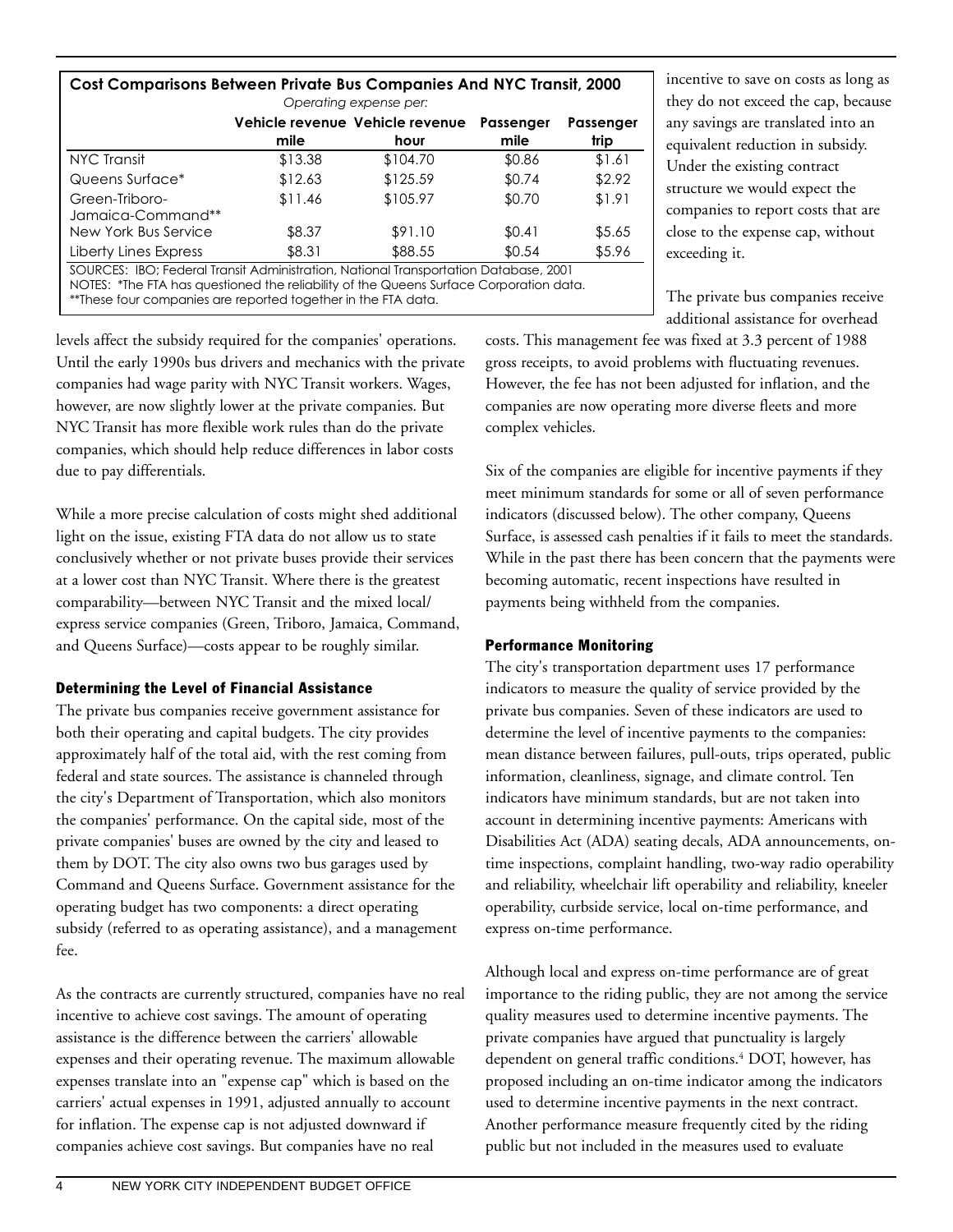| Performance Indicators, Private Bus Performance Monitoring Program-July-September 2001 |                                                                                                                                                      |                             |                         |  |  |  |
|----------------------------------------------------------------------------------------|------------------------------------------------------------------------------------------------------------------------------------------------------|-----------------------------|-------------------------|--|--|--|
| Performance Indicator                                                                  | <b>Definition</b>                                                                                                                                    | Standard                    | Measured<br>performance |  |  |  |
|                                                                                        | Indicators used to determine level of incentive payments:                                                                                            |                             |                         |  |  |  |
| Mean distance<br>between failure<br>$(MDBF)*$                                          | Total mileage/total mechanical<br>breakdowns                                                                                                         | 2,000 miles                 | 7,366 miles             |  |  |  |
| Pull-outs*                                                                             | Actual bus pull-outs / scheduled<br>bus pull-outs                                                                                                    | 98%                         | 100%                    |  |  |  |
| Trips operated                                                                         | Trips departing starting<br>terminal/trips scheduled                                                                                                 | 96%                         | 98%                     |  |  |  |
| Public information                                                                     | Bus or bus stop provides adequate<br>public information                                                                                              | 85%                         | 100%                    |  |  |  |
| Cleanliness                                                                            | Buses scoring 80 or more points out<br>of 100 are clean.                                                                                             | 80% of in-<br>service buses | 99%                     |  |  |  |
| Signage                                                                                | Front sign on bus displays the<br>correct destination.                                                                                               | 95%                         | 99%                     |  |  |  |
| Climate control                                                                        | Interior bus temperature from 50<br>degrees F to 78 degrees F.                                                                                       | 95%                         | 99%                     |  |  |  |
|                                                                                        | Indicators not used in determining incentive payments                                                                                                |                             |                         |  |  |  |
| Enroute on-time<br>performance (local<br>buses)                                        | Trips departing scheduled time<br>points between zero and five<br>minutes late. Early departures and<br>cancelled trips are not considered           | 95%                         | 84%                     |  |  |  |
| Express bus on-time<br>performance                                                     | to be on time.<br>Percentage of trips departing<br>starting terminal between zero and<br>five minutes after the scheduled                            | 95%                         | 99%                     |  |  |  |
| Complaint handling                                                                     | departure time.<br>Satisfactory responses/complaints<br>reviewed                                                                                     | 90%                         | 99%                     |  |  |  |
| Wheelchair lift<br>operability/ reliability                                            | Properly functioning wheelchair<br>lifts/lifts inspected/drivers able to<br>operate lift                                                             | 95%                         | 100%                    |  |  |  |
| On-time inspections*                                                                   | All in-service buses inspected once<br>each quarter; preventive<br>maintenance inspection<br>performed within 7,500 miles of<br>previous inspection. | 98%                         | 100%                    |  |  |  |
| ADA seating decals                                                                     | Buses are to be equipped with ADA<br>decals in areas of reserved seating                                                                             | 100%                        | 99%                     |  |  |  |
| ADA announcements                                                                      | for the elderly or disabled<br>Bus operators are required to<br>announce stops at all major<br>intersections, transfer points, and                   | 100%                        | 98%                     |  |  |  |
| Two-way radio<br>operability/reliability                                               | requested stops<br>Properly functioning two-way radio<br>systems/radios inspected/drivers<br>able to operate two-way radio                           | 96%                         | 100%                    |  |  |  |
| Kneeler                                                                                | Properly functioning<br>kneelers/kneelers inspected                                                                                                  | 95%                         | 99%                     |  |  |  |
| Curbside service                                                                       | Unless physically obstructed, bus<br>must pull up parallel to and within<br>12 inches of curb.                                                       | 100%                        | 100%                    |  |  |  |
| SOURCE: IBO, based on data from DOT.<br>an asterisk (*) are self-reported.             | NOTE: Results of DOT's performance monitoring for the third quarter of calendar year 2001.                                                           |                             | Measures marked with    |  |  |  |

performance is crowding. This can be a difficult measure to evaluate, and DOT has indicated that it does not have sufficient staff to monitor crowding effectively.

In 1994, the New York City Comptroller's office conducted an audit to evaluate how DOT monitored and assessed the performance of the private bus companies.<sup>5</sup> The goals of the audit were to determine if the city's transportation department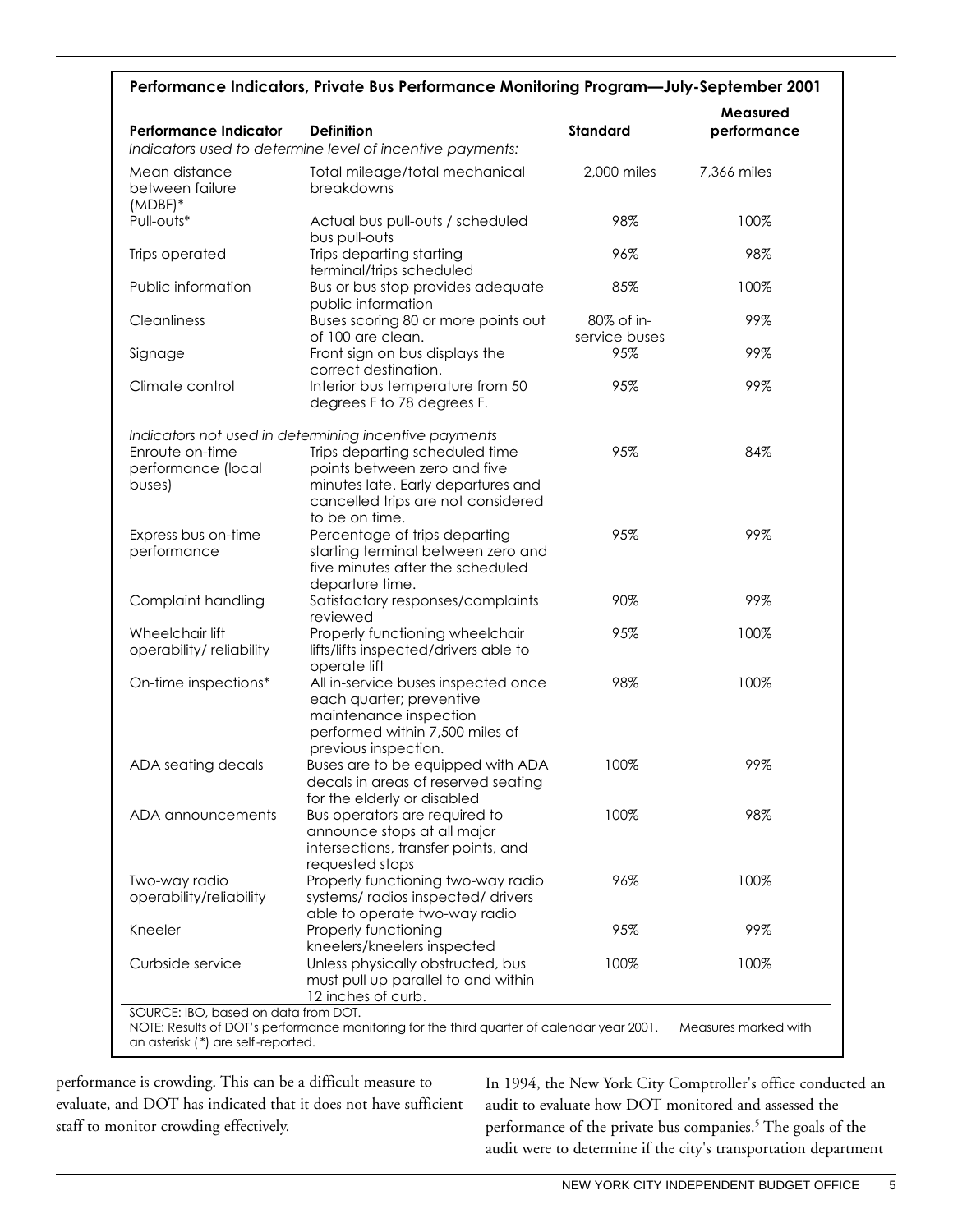was monitoring private bus service adequately, if the DOT's performance standards were adequate, and if bus drivers held appropriate and valid drivers licenses. As part of the audit, the Comptroller's office carried out its own review of Green Bus Lines.

The audit revealed deficiencies in the performance monitoring process. Until 1994 the Department of Transportation's Surface Transit Division had monitored private bus performance through field observation and review of data provided by the companies. Due to budget cuts, in 1994 the monitoring staff was reduced to one person who conducted a desk review of company-supplied data. The Comptroller also discovered problems with Green's performance in the areas of on-time performance, complaint handling, and wheelchair lift accessibility.

A follow-up audit by the Comptroller, released in June 2000, showed some improvement.6 This audit found that the Surface Transit Division of DOT had enhanced its monitoring activities: in 1999 the division had six field inspectors (now down to four). The audit also included a review of the performance of all seven private bus companies during the first half of 1999. Their record in the areas of on-time performance and wheelchair lift accessibility, two criteria not used in determining incentive payments, was still below DOT standards. The companies also fell short on cleanliness, one of the indicators used for incentive payments.

Monitoring results from July-September 2001, the most recent period available, show generally good performance in most areas. The companies met the minimum standards for the performance measures used to determine incentive payments.<sup>7</sup> Queens Surface had a small percentage of buses that failed to meet ADA seating decal and announcement requirements. Companies with local bus routes (i.e., all except Liberty Lines Express and New York Bus) continued to come up short in the area of on-time performance, however. Overall, local buses had a score of 84 percent in on-time performance, compared with the established minimum standard of 95 percent.

The data suggest that the quality of bus service offered by the private companies has in general been improving. Even though on-time performance of local buses still falls short of the minimum standard, the score of 84 percent is much higher than the 55 percent calculated by the City Comptroller's office in its 1999 field observations.

#### Rerouting the Franchise Agreements

One way to further improve the bus service provided by private

companies would be to expand the criteria used in determining incentive payments. In particular, contracts could be modified so that on-time performance was included as one of the performance measures used to determine these payments, as DOT currently proposes to do. Other alternatives for improving service—at potentially lower cost—include opening up the bus service to competitive bidding (with NYC Transit as a potential bidder), or having NYC Transit take over the routes without competitive bidding, as current state legislation proposes. As a complementary measure to improving bus service, conventional transit service could be augmented by increased use of shared taxis and vans.

Federal labor regulations limit the extent to which bus services can be reorganized. Additional rules regarding transit labor are contained in Section 13(c) of the Federal Transit Act, codified in 1994 as 49 USC Section 5333(b).8 This legislation stipulates that "before FTA may award a grant for capital or operating assistance, fair and equitable arrangements must be made to protect the interests of transit employees affected by the proposed FTA assistance…. Those arrangements must be certified by the Secretary of Labor as meeting the requirements of the statute." DOT currently receives federal capital funding for the private bus program. Labor unions and many other observers have interpreted the FTA regulations as meaning that in order for this assistance to continue, employees of the bus companies that presently have the contracts must not be harmed. If these employees were to lose their jobs, they might have to receive substantial compensation.

*Competitive Bidding.* The City Charter requires that the private bus routes be bid out competitively "or by other means designed to ensure a competitive and fair process" (Chapter 14, Section 373). If the city decided not to continue the present franchise arrangement, it could specify the standards for service, and accept bids for the amount of subsidy required. The bidding process could take place at the level of individual routes, or groups of routes.

The possibility of new transit providers entering the market would likely be reduced if they were required to hire existing bus company employees and assume their pension obligations. Nevertheless, new providers might find ways to save on costs other than the base salary of drivers and mechanics—for example, administrative or overtime costs.

Presumably, NYC Transit could also bid for the bus routes. At a public meeting on bus service held in early 1999, a representative from NYC Transit said that the agency had no official position on the issue, but would take it under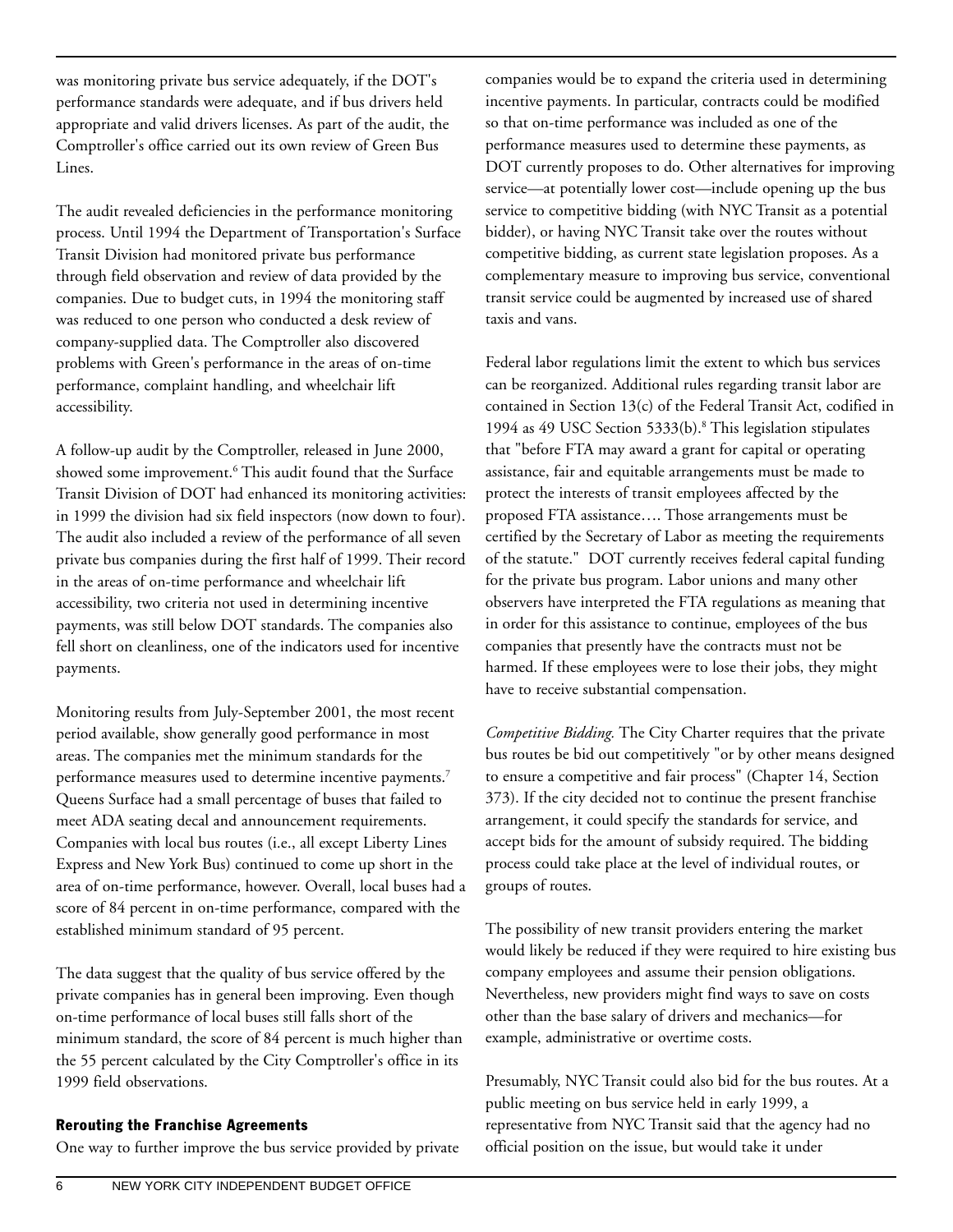consideration if and when competitive bidding were announced.

*Direct Takeover of Routes by NYC Transit.* Dissatisfaction with the quality of the service provided by the private bus companies has led some state Assembly Members to propose that NYC Transit simply absorb Queens routes into its existing network, without competitive bidding. This would create a more unified bus system for the city. The advantage to a unified system is that routes and dispatching could be reorganized to provide better coordination of service—perhaps also realizing some cost savings due to economies of scale. On the other hand, if NYC Transit took over the routes without competitive bidding, there might be less incentive for cost containment. One likely scenario under a direct takeover is that NYC Transit would hire drivers and mechanics from the private companies and pay them the (slightly higher) NYC Transit wages.

This arrangement would also make the bus service eligible for the Metropolitan Transportation Authority's tax-supported subsidies and surplus bridge tolls, thus shifting subsidy costs out of the city budget. Undoubtedly, however, the transportation authority would expect additional financial resources from the city in return for taking over these routes, and so the city's operating assistance to the agency would have to increase, although not necessarily by an amount equal to the current cost. The city would also save the expense of DOT's administration and monitoring of the contracts.

*Diversification of Existing Transit Service.* Among American cities, New York is uniquely suited to conventional public transportation, thanks to its high residential densities, relatively low levels of automobile ownership, and the enormous concentration of employment and retail activity in the Manhattan central business district. Outside of Manhattan there also is significant potential demand for transportation that is intermediate in cost, speed, and convenience between conventional buses and taxis. The alternatives include shared taxis (up to four passengers) and vans (up to 15 passengers). These vehicles could serve fixed routes, or could provide individualized pickups and drop-offs on request.

While "jitney" (shared ride) taxis are not commonly seen in New York City, some examples of successful jitney service do exist. At the East 68th Street subway station in Manhattan, employees of nearby hospitals often share yellow taxis during the morning peak. Commuters who arrive at the Bayside Long Island Rail Road station in Queens may choose among several livery cabs, each one carrying up to four passengers to specific residential areas.

Passenger vans are most common in areas of Brooklyn and Queens that have large immigrant populations and are not close to subway lines. In 1999, the City Council authorized 50 additional vans to be licensed, bringing the total number in existence to about 400.<sup>9</sup> The Mayor's office estimates that there is sufficient demand for up to 1,000 commuter vans to ply city streets, but the City Council has been reluctant to permit a large increase in the fleet size.<sup>10</sup>

Jitneys and vans should be seen as a complement to, rather than a substitute for, conventional transit services. They are attractive from a public policy perspective, because they would require no government subsidy. There are concerns, however, that expanding jitney or (especially) van service could weaken the finances of subsidized transit operators in New York City. The financial impact on NYC Transit of having several hundred more vans would most likely be minimal. Many trips made by van are to and from subway stations. These passengers pay a subway fare, but forego the free MetroCard transfer between bus and subway in order to save time. Other passengers use vans as an alternative to a car service. Additionally, passengers who use unlimited ride MetroCards pay an up-front cost, and the amount of revenue that NYC Transit receives from these customers is independent of the number of bus and subway trips made.

Increased van service is more likely to effect the revenues of the private bus companies. With MetroCard, if a passenger uses a van rather than a private bus to travel to and from a subway station, the private company loses one fare. Losses might be limited by designing van routes that do not compete directly with private bus routes. At the same time, there will always be riders who prefer the buses. Some riders will perceive the quality or safety of the bus ride to be superior, while holders of unlimited ride MetroCards will realize that for them, an additional bus trip is free.

#### Conclusion

Private buses are an important part of New York City's public transportation system. However, in response to lingering concerns over the quality of service and the growing cost of subsidies, several proposals have been made to modify the existing contractual arrangements with the private companies. These proposals include putting the routes out for competitive bidding, turning the routes over to NYC Transit, or maintaining the existing providers while holding them to higher performance standards, particularly with respect to schedule adherence. All of these proposals are intended to lead to better service, while some could provide budgetary savings.